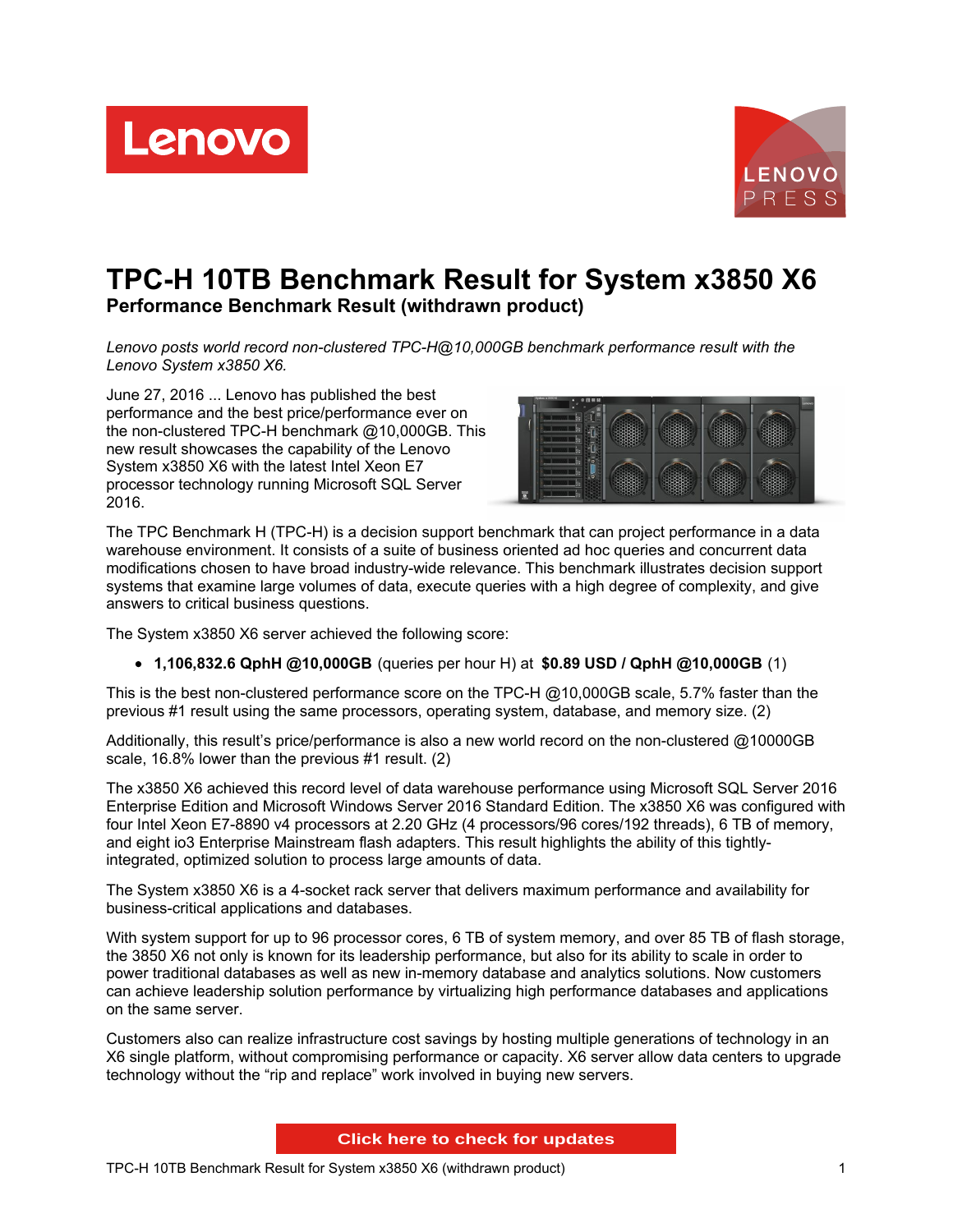X6 platforms are the sixth generation of enterprise X Architecture (EXA) technology and represent more than 15 years of investment and innovation to exceed industry standards.

Results referenced are current as of July 27, 2016. To view all TPC results, visit <http://www.tpc.org>.

(1) The total solution availability for this TPC-H benchmark result is September 30, 2016, the date of planned general availability of Windows Server 2016. See the details of this result at <http://www.tpc.org/3325>.

(2) The HPE Proliant DL580 Gen9 server achieved 1,047,243 QphH @10,000GB at \$1.07 USD/QphH @10,000GB using four Intel Xeon E7-8890 v4 processors at 2.20 GHz (4 processors/96 cores/192 threads), Microsoft SQL Server 2016 Enterprise Edition, and Microsoft Windows Server 2016 Standard Edition. Total solution availability of September 30, 2016. Result details are at <http://www.tpc.org/3324>.

### **Related product families**

Product families related to this document are the following:

- **[Mission-Critical](https://lenovopress.com/servers/mission-critical/rack) Rack Servers**
- **[Microsoft](https://lenovopress.com/software/database/sql) SQL Server**
- [4-Socket](https://lenovopress.com/servers/racks/4s) Rack Servers
- TPC-H [Benchmark](https://lenovopress.com/servers/benchmarks/tpc-h) Results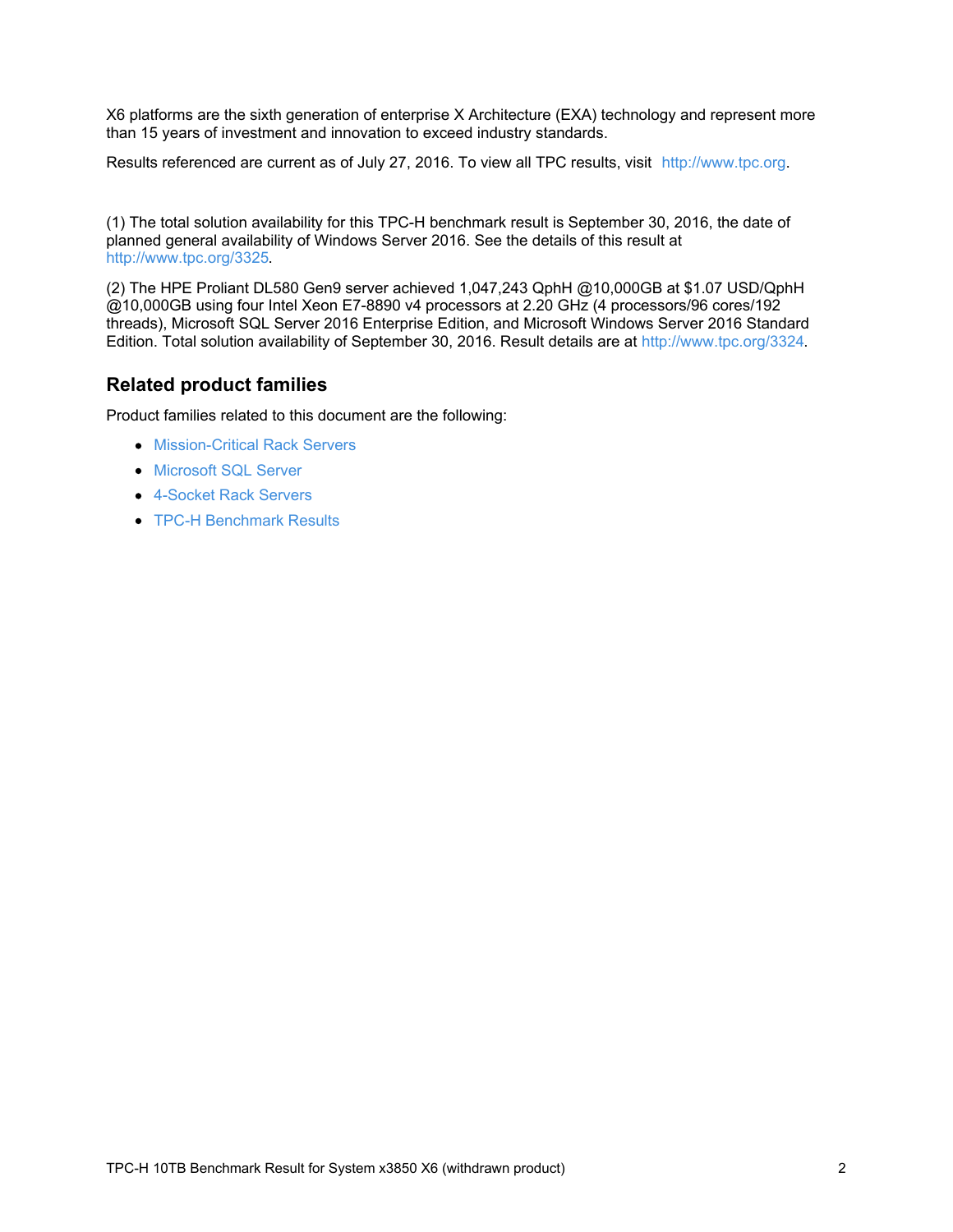#### **Notices**

Lenovo may not offer the products, services, or features discussed in this document in all countries. Consult your local Lenovo representative for information on the products and services currently available in your area. Any reference to a Lenovo product, program, or service is not intended to state or imply that only that Lenovo product, program, or service may be used. Any functionally equivalent product, program, or service that does not infringe any Lenovo intellectual property right may be used instead. However, it is the user's responsibility to evaluate and verify the operation of any other product, program, or service. Lenovo may have patents or pending patent applications covering subject matter described in this document. The furnishing of this document does not give you any license to these patents. You can send license inquiries, in writing, to:

Lenovo (United States), Inc. 8001 Development Drive Morrisville, NC 27560 U.S.A. Attention: Lenovo Director of Licensing

LENOVO PROVIDES THIS PUBLICATION "AS IS" WITHOUT WARRANTY OF ANY KIND, EITHER EXPRESS OR IMPLIED, INCLUDING, BUT NOT LIMITED TO, THE IMPLIED WARRANTIES OF NON-INFRINGEMENT, MERCHANTABILITY OR FITNESS FOR A PARTICULAR PURPOSE. Some jurisdictions do not allow disclaimer of express or implied warranties in certain transactions, therefore, this statement may not apply to you.

This information could include technical inaccuracies or typographical errors. Changes are periodically made to the information herein; these changes will be incorporated in new editions of the publication. Lenovo may make improvements and/or changes in the product(s) and/or the program(s) described in this publication at any time without notice.

The products described in this document are not intended for use in implantation or other life support applications where malfunction may result in injury or death to persons. The information contained in this document does not affect or change Lenovo product specifications or warranties. Nothing in this document shall operate as an express or implied license or indemnity under the intellectual property rights of Lenovo or third parties. All information contained in this document was obtained in specific environments and is presented as an illustration. The result obtained in other operating environments may vary. Lenovo may use or distribute any of the information you supply in any way it believes appropriate without incurring any obligation to you.

Any references in this publication to non-Lenovo Web sites are provided for convenience only and do not in any manner serve as an endorsement of those Web sites. The materials at those Web sites are not part of the materials for this Lenovo product, and use of those Web sites is at your own risk. Any performance data contained herein was determined in a controlled environment. Therefore, the result obtained in other operating environments may vary significantly. Some measurements may have been made on development-level systems and there is no guarantee that these measurements will be the same on generally available systems. Furthermore, some measurements may have been estimated through extrapolation. Actual results may vary. Users of this document should verify the applicable data for their specific environment.

#### **© Copyright Lenovo 2022. All rights reserved.**

This document, LP0528, was created or updated on July 27, 2016.

Send us your comments in one of the following ways:

- Use the online Contact us review form found at: <https://lenovopress.com/LP0528>
- Send your comments in an e-mail to: [comments@lenovopress.com](mailto:comments@lenovopress.com?subject=Feedback for LP0528)

This document is available online at <https://lenovopress.com/LP0528>.